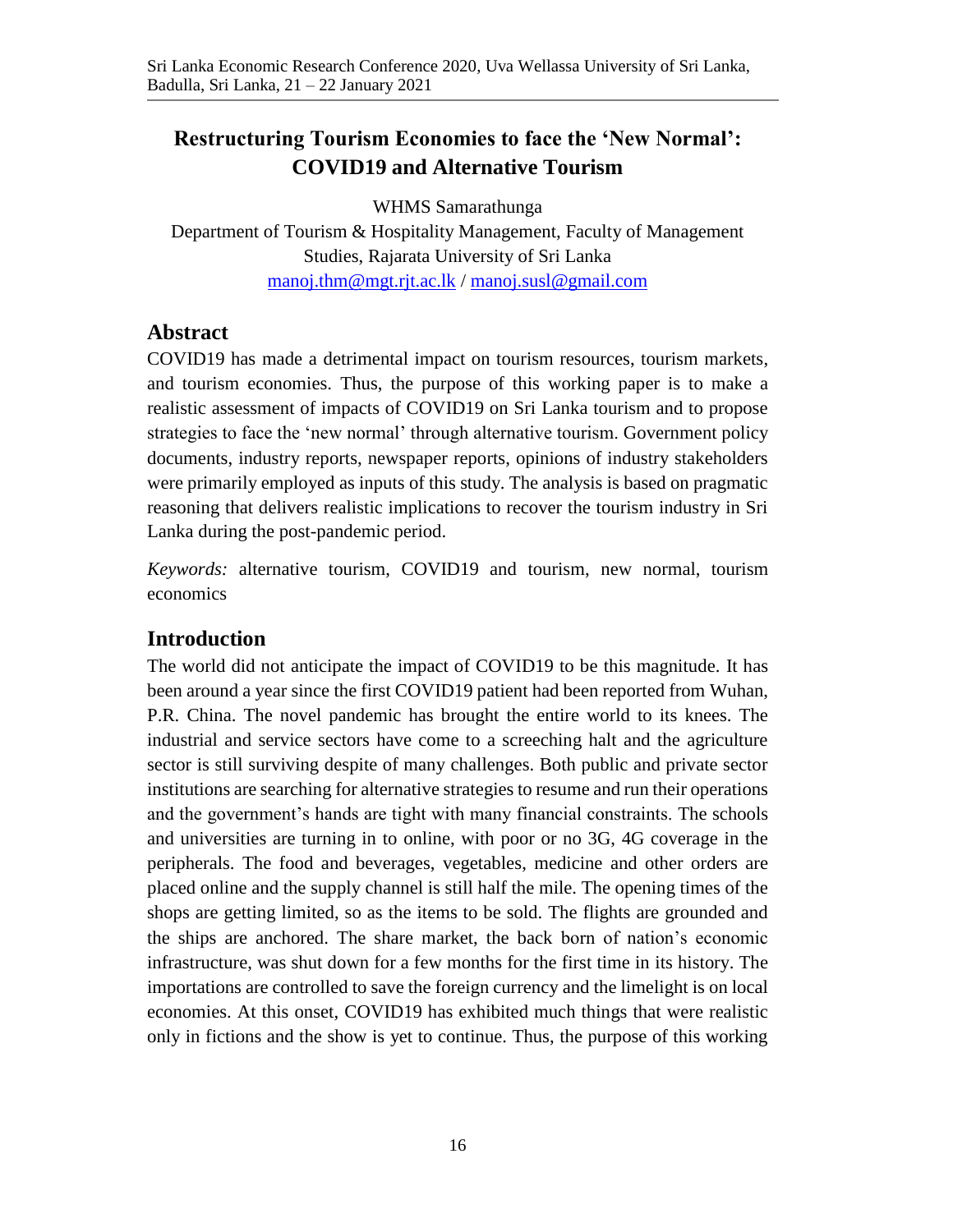paper is to make an assessment of impact of COVID19 on Sri Lanka tourism and to propose strategies to face the 'new normal' through alternative tourism.

The latest statistics issued from World Health Organization (WHO) indicates that COVID19 is still at a growing phase. The daily record of COVID19 cases has doubled from 300,000 in early September to 600,000 in early December 2020. To date (December, 11), 70 million COVID cases have been reported globally including approximately 1.6 million deaths. The growth curve is still upward trending and the virus lives well with the winter. The situation in Sri Lanka is also alarming since Sri Lanka exceeded the land mark of 30,000 cases on 9<sup>th</sup> December 2020 with 144 deaths (see Figure 1).



*Figure 1: Spread of COVID19 in Sri Lanka*

According to United Nation World Tourism Organization (UNWTO) statistics international tourist arrivals has declined by 70% in January-August 2020 over the same period in 2019 due to various reasons (UNWTO, 2020). They include: travel bans, suspension of flights, curfew regulations, high cost of travel, safety concerns of the potential travelers, and change of attitude of hosts towards the guests

Source: Worldometer (2020)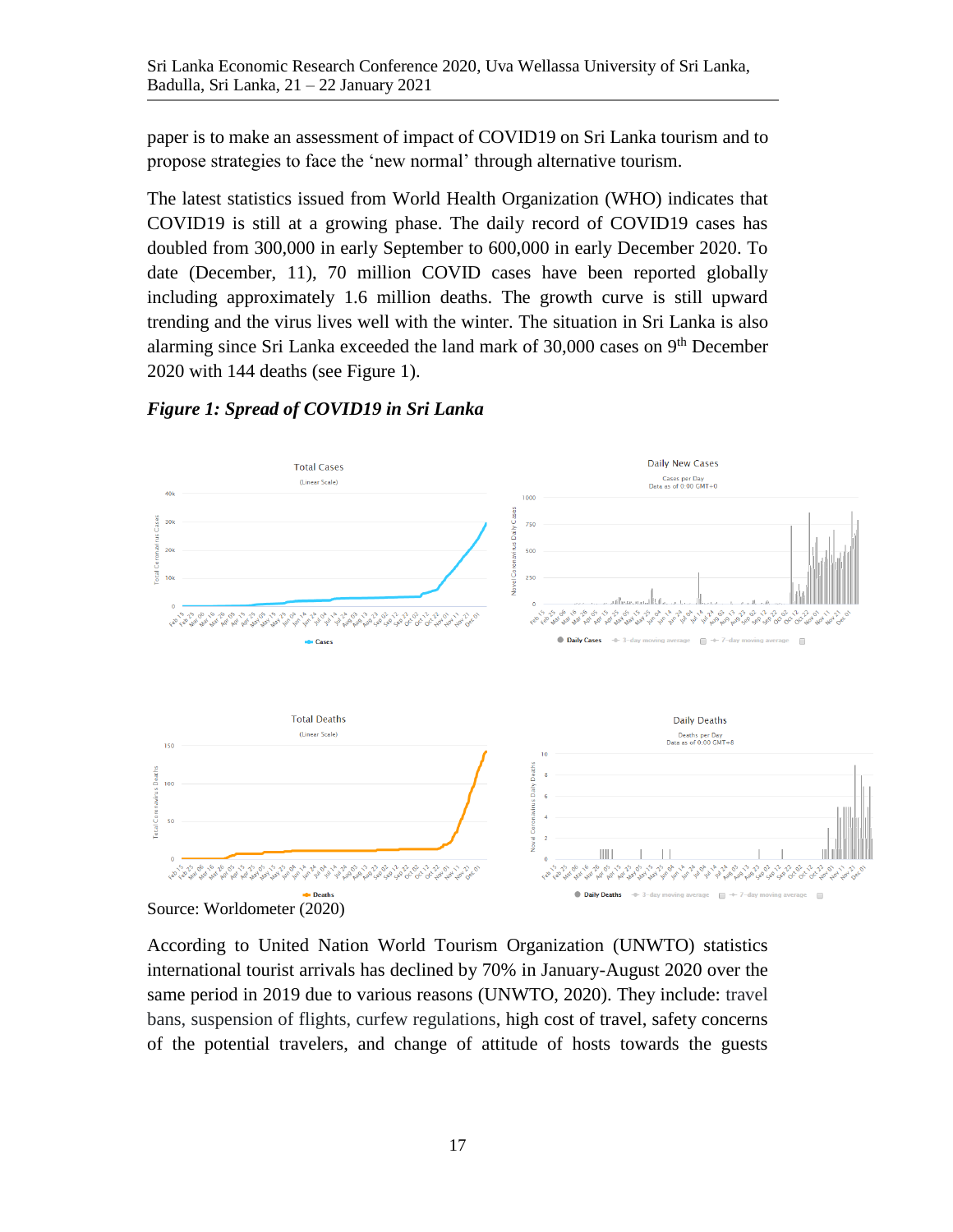(Samarathunga, 2020). The UNWTO further estimates 75 million job losses worldwide and a plunge of US\$ 1 trillion in international tourism receipt. The airlines industry, in particular, has suffered a loss of US\$ 390 billion and aviationsupported jobs has fallen by 43% (IATA, 2020). International tourism could recover the levels of 2019 in a period of 2.5 to 4 years based on a variety of factors including: 1) travel restrictions; 2) slow virus containment; 3) Low consumer confidence; 4) prevailing economic conditions; 5) lack of coordinated response among countries; 6) slow flight resumption according to UNWTO (2020). This is by far the worst result in the historical series of international tourism since 1950 and puts an abrupt end to a 10-year period of sustained growth since the 2009 financial crisis.

#### **Sri Lanka economy and tourism**

Since the end of the terrorist struggle, Sri Lanka kept much faith on the tourism industry by introducing conducive tourism policies to uplift Sri Lankan economy. As a result two mid-term tourism plans were produced by Sri Lanka Tourism Development Authority namely: Tourism Development Strategy (2011 – 2016), Sri Lanka Tourism Strategic Plan  $(2017 - 2020)$ . Both plans aimed at increasing the employment opportunities for local residents, earning foreign exchange, attracting Foreign Direct Investments (FDI's), increasing the number of hotel rooms in Sri Lanka and thereby to contribute to the Sri Lankan economy. Table 1 summarizes the growth of Sri Lanka tourism since 2009.

Sri Lanka tourism industry is the third biggest Foreign Exchange (FE) earner with a total earning of \$ 4.4 billion in 2018 and \$ 3.7 billion in 2019 (SLTDA, 2020) that has got the worst hit among other top FE earners: foreign remittances, textile and apparel, and tea. The apparel and tea sectors will also continue to record a declined FE earnings due to the impact of COVID-19 on source markets. Although Sri Lanka has formulate strategies to attract six million tourists by 2025 and earn \$ 10 billion income, it is highly unlikely that those goals will turn into realistic figures. Additionally, the target of achieving 3.5-4 million tourists and earning US\$ 5 billion in 2020 has already turned to a day dream.

| Year | <b>Tourist</b><br><b>Arrivals</b> | Foreign<br>exchange<br>earnings<br>(US\$ mil.) | <b>Employment</b><br>opportunities<br>created (direct and<br>indirect) | <b>Hotel Rooms</b><br><b>(SLTDA)</b><br>registered and<br>unregistered) |
|------|-----------------------------------|------------------------------------------------|------------------------------------------------------------------------|-------------------------------------------------------------------------|
| 2009 | 447,890                           | 349.3                                          | 124,970                                                                | 14,461                                                                  |

|  |  |  | Table 1: Value & volume of Sri Lanka tourism |
|--|--|--|----------------------------------------------|
|  |  |  |                                              |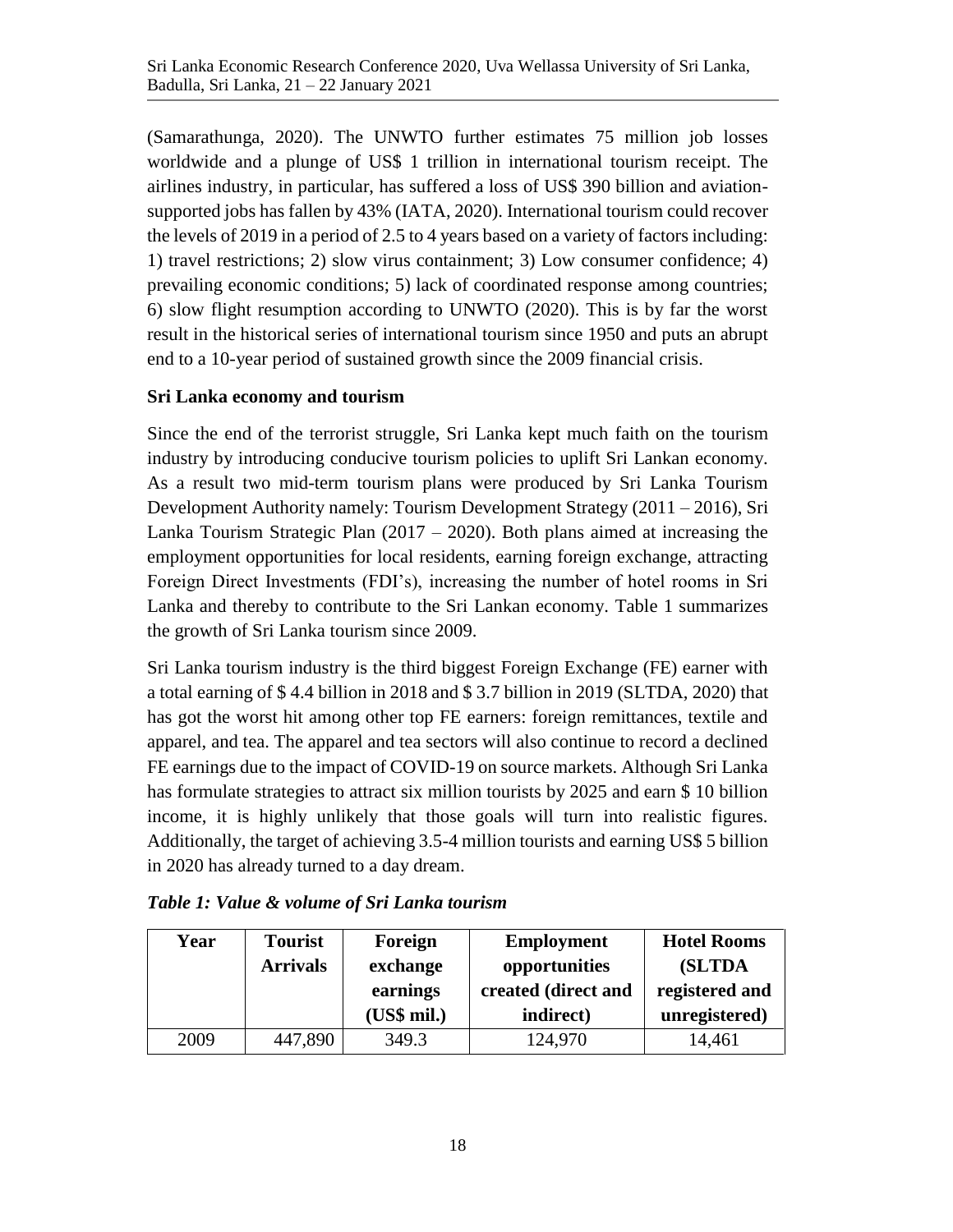Sri Lanka Economic Research Conference 2020, Uva Wellassa University of Sri Lanka, Badulla, Sri Lanka, 21 – 22 January 2021

| 2010     | 654,476   | 575.9   | 132,055  | 14,710 |
|----------|-----------|---------|----------|--------|
| 2011     | 855,975   | 838.9   | 138,685  | 14,653 |
| 2012     | 1,005,605 | 1,038.3 | 162,869  | 15,510 |
| 2013     | 1,274,593 | 1,715.5 | 270,150  | 16,223 |
| 2014     | 1,527,153 | 2,431.1 | 299,890  | 18,510 |
| 2015     | 1,798,380 | 2,980.6 | 319, 436 | 19,376 |
| 2016     | 2,050,832 | 3,518.5 | 335,659  | 22,336 |
| 2017     | 2,116,407 | 3,924.9 | 359,215  | 35,986 |
| 2018     | 2,329,294 | 4,380.6 | 388,487  | 38,214 |
| 2019     | 1,913,702 | 3,606.9 | 402,607  | 40,365 |
| 2020(Q1) | 507,311   |         |          |        |

Source: SLTDA Annual Reports (2009 – 2019)

According to SLTDA statistics in 2018, 173,592 and 229,015 people were employed as direct and indirect employees respectively by the tourism industry (SLTDA, 2020). As of now, a vast majority of these workers are temporarily unemployed due to the closure of hotels and restaurants, airlines, travel agencies, tourist shops etc. This has made a significance impact on the families who were totally depending on tourism. On the other hand, tourism investors are facing a financial crisis without being able to maintain a sufficient cash flow to pay back the debts, to pay the salaries and for other essential maintenance works at the properties. At this back drop issuing a debt moratoriums, stop charging hotel and tour guide's renewal fee, and exemption of VAT and TDL from the industry for a shorter period can be identified as an attempt to protect the industry.

The tourism industry is an integrated industry networked with many other sectors in the economy including hotel, community level operations, education, financial, agriculture, medical, travel and transportation, construction, real estate, retail etc. There are number of service providers such as accommodation Suppliers, Travel Agencies, Event Coordinators, and Transportation service providers etc. The current situation has halt all the income sources to those service providers. Therefore, it is important to protect these sectors and make them cater future tourism demand of the country. Otherwise this may lead to reallocation of resources to other industries leaving the tourism industry unattended.

Cruises are particularly susceptible to epidemics that put the cruise passengers at a great risk. The case of Diamond Princess Cruise has exhibited the vulnerability of cruises to pandemics. Thus, 'cruise calls' have been called-off. The impact to Sri Lankan tour guides are eye opening. Tour guides, that include National Tour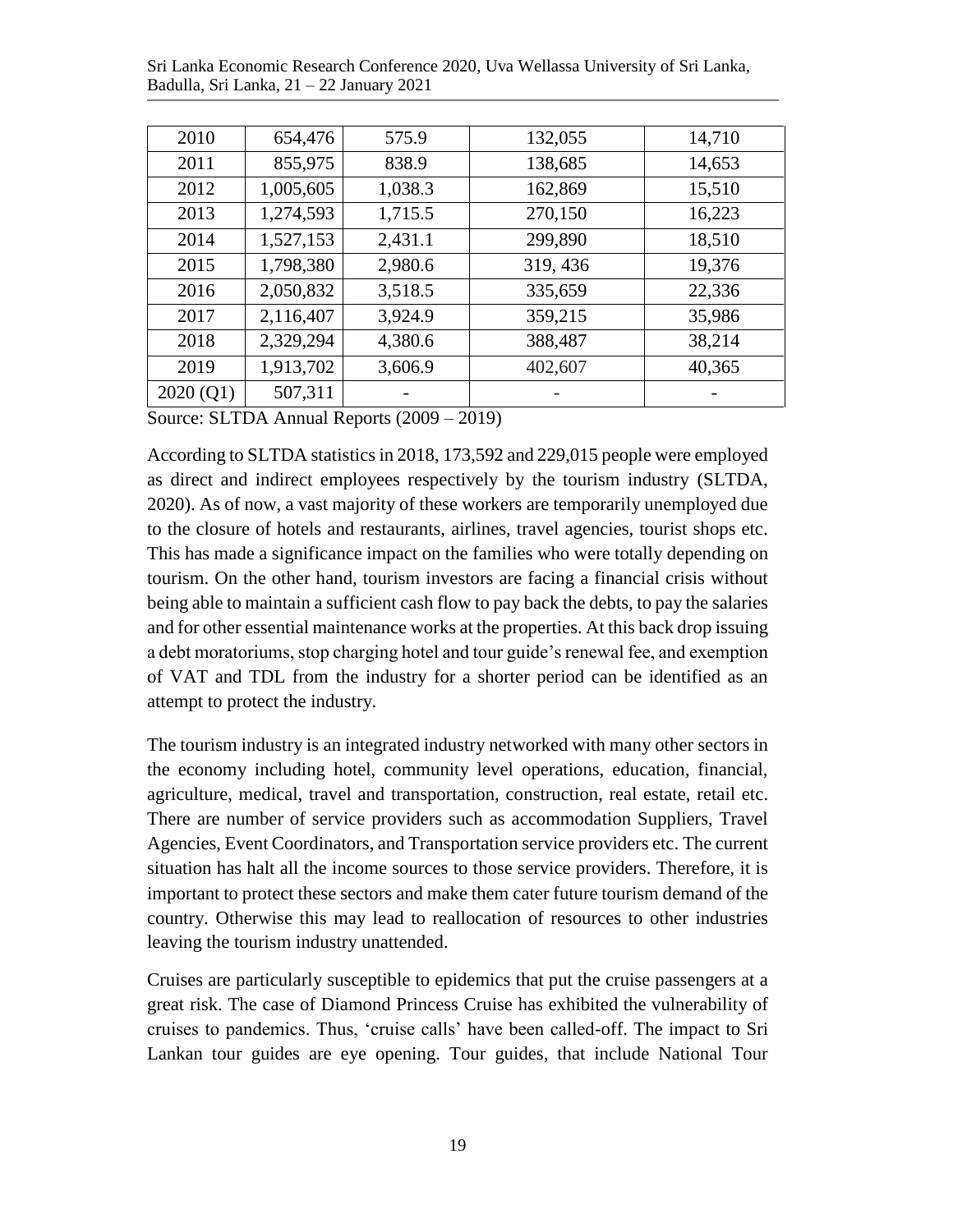Guides, Chauffeur Tour Guides, Area Guides, Site Guides and Informal (unlicensed) Guides are totally unemployed, who make a total of 5,424 (SLTDA, 2019). It is further important to note that currently there are no bookings for 2020 winter season and the green light for Summer 2020 is yet to come.

Sri Lanka's popular national parks have been closed since March, 2020 in response to the COVID-19 pandemic. It has made a huge impact on tour guides, jeep drivers, guesthouse owners, and many others dependent on the tourism industry. While some are eligible for government programs, including a stay on jeep repayments, others such as campsite owners and whale-watching boat operators have little recourse for a return on their investments. There are calls for affected workers to be temporarily employed as maintenance workers in the closed parks, pending the eventual reopening of the tourism industry. The employees and owners of small guesthouses, bungalows and camping sites closer to the national parks are few other groups affected by the current situation. Although combatting COVID19 become successful, it is not sure how fast the airlines, cruise lines, hotels and restaurants, destinations and other tourism related service establishments can prepare themselves to run their operations due to the post-COVID19 challenges.

When analyzing the impact of COVID19 on Sri Lanka tourism, it is vital to assess the impact to Sri Lankan source markets (see Table 2). Recording 355,002 tourist traffic to Sri Lanka in year 2019 India was the highest tourist generator to Sri Lanka. As of 9th December, 2020, India reports 9,762,326 COVID-19 cases which is currently increasing by around 26,351 new cases per day. United Kingdom, the second major source of tourist traffic to Sri Lanka, which recorded 198,776 arrivals in 2019 (SLTDA, 2020) hit badly by the coronavirus recording 1,766,819 cases as on  $10<sup>th</sup>$  December 2020. The outbreak is not controlled yet as recorded numbers daily increase by around 16,578 new cases per day in UK. The fourth main source market, Germany, records average 23,873 new COVID-19 cases with a total of 1,242,198 cases in the country. China, surprisingly, stood tall despite of global COVID-19 blow with their own controlling mechanisms and experimental vaccines.

Most of the countries listed in Table 2 have imposed international travel restrictions against their residents as explained earlier in this article. As supply side factors: 1) closure of Sri Lankan international airports; 2) mandatory Polymerase Chain Reaction (PCR) for international travelers; 3) mandatory 14 days quarantine period; 4) poor attitude among the general public towards foreigners; 5) standardizing the tourist hotels according to new health guidelines; 6) closure or suspension of operations of hotels and travel agencies discourage international travelers to visit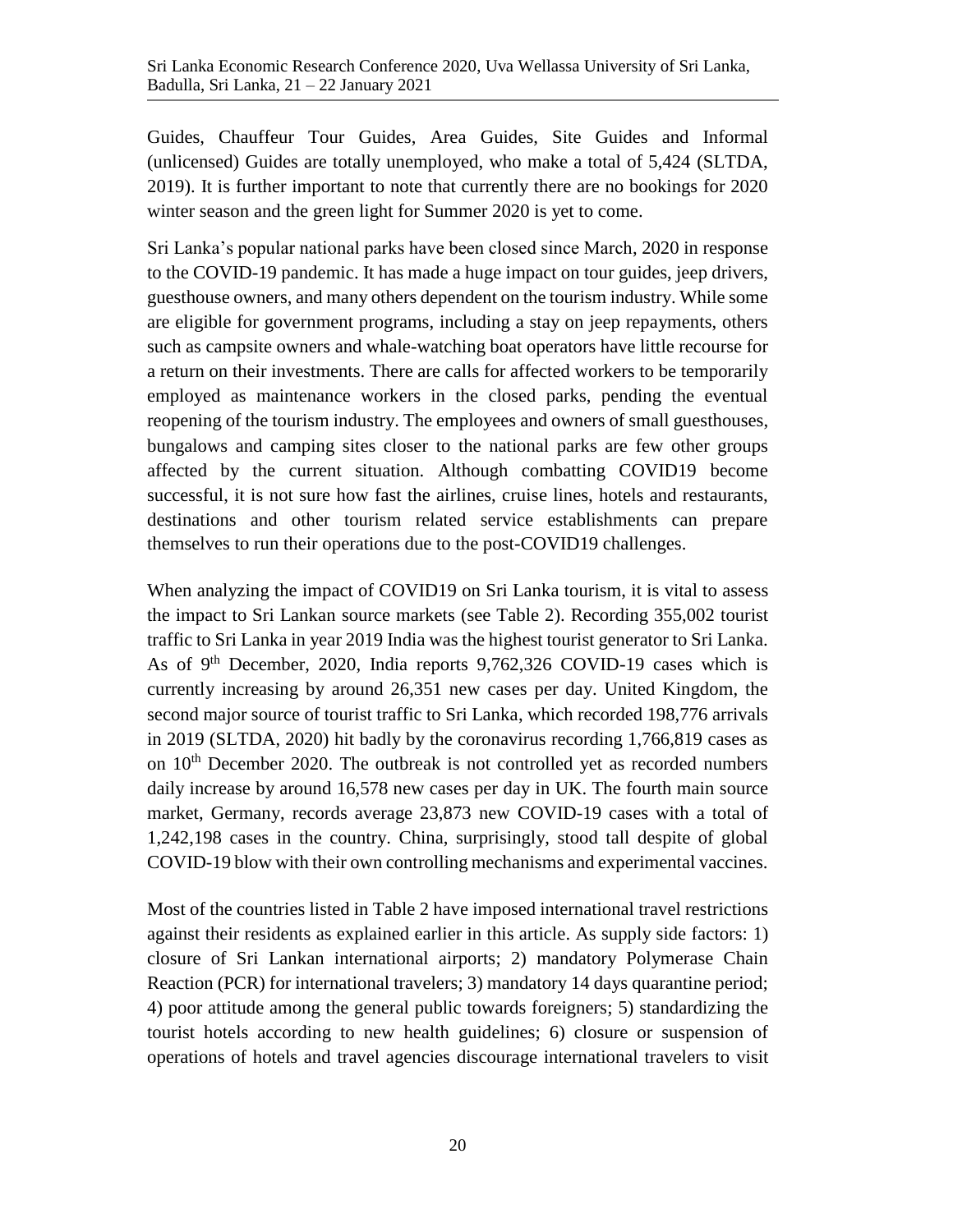Sri Lanka. At this backdrop it is important to understand alternative measures to protect Sri Lanka tourism industry.

| #              | <b>Source</b>        | % share of    | Impact of COVID19 (as on 10 DEC 2020) |                     |                  |  |  |
|----------------|----------------------|---------------|---------------------------------------|---------------------|------------------|--|--|
|                | <b>Market</b>        | total traffic | <b>Total No. of</b>                   | <b>Total No. of</b> | <b>Mortality</b> |  |  |
|                |                      |               | cases                                 | <b>Deaths</b>       | Rate $(\% )$     |  |  |
| 1              | India                | 18.6          | 9,762,326                             | 141,735             | 1.451857         |  |  |
| $\overline{2}$ | England              | 10.4          | 1,766,819                             | 62,566              | 3.541166         |  |  |
| 3              | China                | 8.8           | 86,661                                | 4,634               | 5.347273         |  |  |
| $\overline{4}$ | German               | 7.0           | 1,242,198                             | 20,704              | 1.666723         |  |  |
| 5              | France               | 4.6           | 2,324,216                             | 56,648              | 2.437295         |  |  |
| 6              | Australia            | 4.8           | 27,993                                | 908                 | 3.243668         |  |  |
| $\overline{7}$ | Russia               | 4.5           | 2,541,199                             | 44,718              | 1.759721         |  |  |
| 8              | <b>United States</b> | 3.6           | 15,784,967                            | 296,072             | 1.875658         |  |  |
| 9              | Maldives             | 3.1           | 13,274                                | 47                  | 0.354076         |  |  |
| 10             | Canada               | 2.5           | 433,242                               | 12,954              | 2.990015         |  |  |
|                | Total                | 68.0          | 33,982,895                            | 640,986             | 1.886202         |  |  |

*Table 2: Top 10 source markets to Sri Lanka tourism and the impact of COVID19*

Source: SLTDA (2020) and Worldometer (2020)

### **Restructuring the Tourism Economies**

### **Alternative tourism potentials in Sri Lanka**

Sri Lanka has around 22 national parks, 36 lagoons around the island, and around 240,000 of plants, out of which 3368 species are flowing plants. Sri Lanka is also home for 512 species of birds, 245 species of butterflies, 5 out of 8 species of turtles in the world, 93 species of fish, 116 species of Amphibians, 65 species of dragon flies (Gurusinghe, 2020). Sri Lanka is also blessed with 33% of forest cover and about 50% of green cover (UN, 2020). As a result International Union for Conservation of Nature declared Sri Lanka as one of the 36 bio-diversity hotspots in the world (IUCN, 2020). Apart from that, Sri Lanka is blessed with incomparable tangible and intangible attractions (Ministry of Tourism and Christian Religiou Affairs, 2017; Samarathunga, 2019; Weerathunga *et al.*, 2020). However, both natural and cultural attractions in Sri Lanka are highly underutilized (Liyanage and Jayawardena, 2013). Even to date, there is no comprehensive document to analyze the value of alternative tourism in Sri Lanka and the annual survey conducted by Sri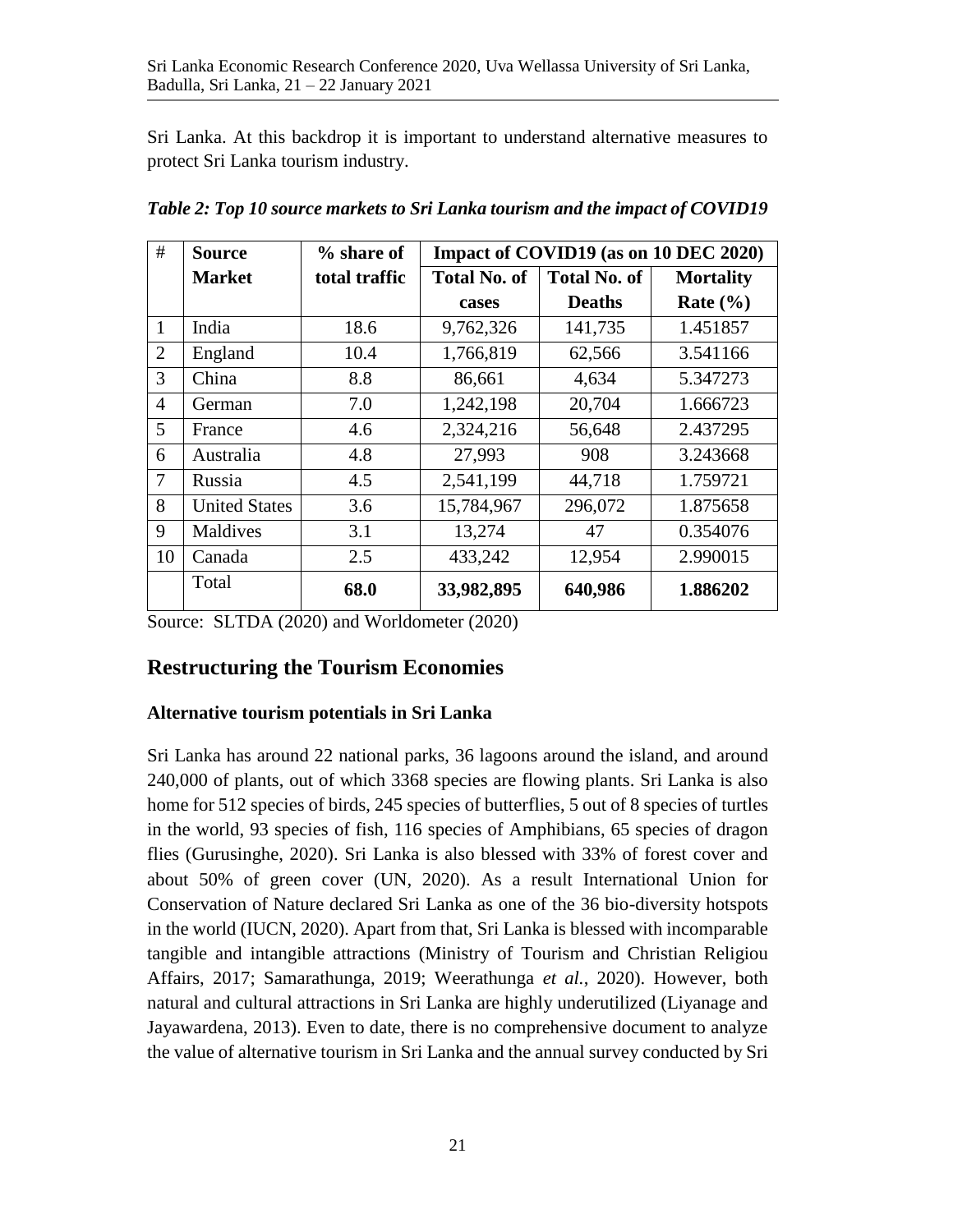Lanka Tourism Development Authority also do no pay sufficient attention towards alternative tourism. However, few non-profit organizations including Sri Lanka Eco-tourism Foundation, continue to promote alternative tourism in Sri Lanka despite of many challenges. The subsequent sections will explain the importance of promoting alternative tourism in Sri Lanka and few alternative tourism concepts that can be easily implemented in Sri Lanka as an alternate to unsustainable mass tourism.

#### **Promoting Alternative tourism**

Mass tourism can be identified as the most famous form of tourism in the world that involves movement of large number of tourists (usually tens of thousands) to the same destination at the same time of year (Cooper *et al.*, 2005). Mass tourism is very popular due to low cost and standard services, especially on 'All Inclusive' packages. Due to constant and overwhelming demand, the tour operators, destination management companies (DMC's), hotels, airlines, cruise lines and other service providers make large scale economies and provide tourism products and services at a cheaper price. Despite significant positive impacts of mass tourism, it simultaneously brings irreversible negative consequences to the destinations (Samarathunga and Gnanapala, 2016). However, the present social distance measures and travel restrictions has paused mass tourism with the fear of tourists visiting crowded places. This alarming situation has grabbed the attention of the national tourism organization, investors, employees and other stakeholders. Therefore, it is expected to develop 'alternative tourism' during the post-COVID19 revival phase. The importance of alternative tourism is that it can play a pivotal role to utilize underutilized tourism resources and to promote sustainable tourism in the long run (McGehee, 2002).

Alternative tourism takes the tourists away from their comfort zones and gives them an exotic experience which is close to the nature, culture, history or even the religion of the country that they visited. Different facets of alternative tourism are: 'Health and Wellness Tourism', 'Rural Tourism', 'Agro-tourism', 'Eco-tourism', 'Backpacking Tourism', 'Community-based Tourism', Pro-poor Tourism', 'Volunteer Tourism', 'Spiritual Tourism' etc. (Novelli, 2005). For the tourism investors and entrepreneurs this is a good market to earn big by serving to fewer and elite groups. Sri Lanka's diverse landscapes, rich natural and cultural heritage, and traditional knowledge can lay a breeding ground for the promotion of alternative tourism within the country. Out of many, we propose following niche tourism concepts to introduce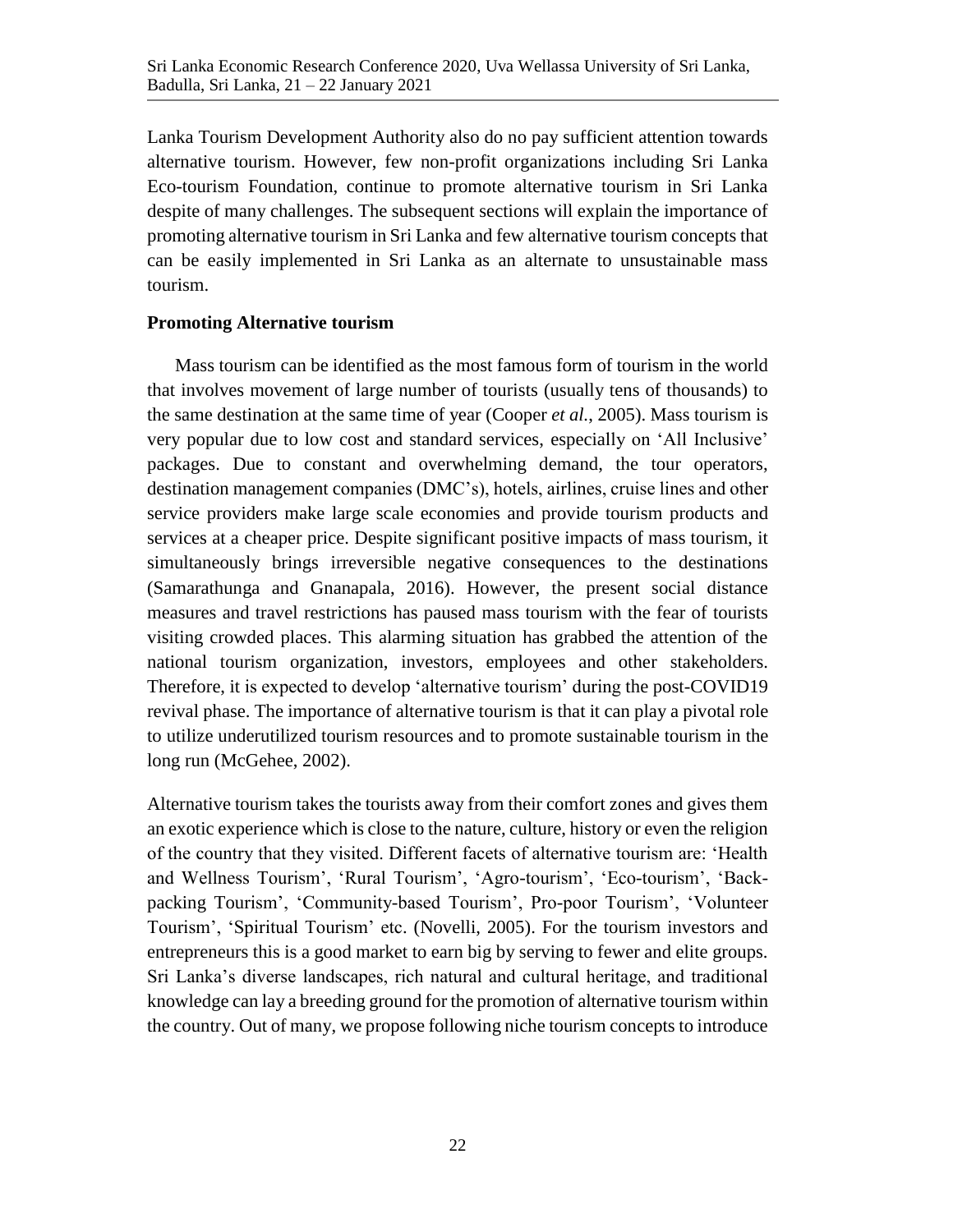by means of alternative tourism to promote Sri Lanka as a primeval destination to visit:

#### *Health, Wellness, Ayurveda and Spiritual Tourism*

Movements of three quarters of the world population is now limited to their own walls or fence. All these people will look at different ways of rejuvenating to get away from the stress and haunting experience of their lives. Many European countries have already established 24 hours help lines to attend to the grievances of such people. As a result, we can forecast an increased demand for health and wellness tourism, and spiritual tourism among the Western tourists in the months to come. Rest and recuperation, spiritual healing and understanding, physical and mental wellbeing, Ayurveda and Yoga, meditation, and understanding the reality of life will be key search terms among in the tourism search engines during the revival of tourism. Sri Lanka has a comparative advantage to grab this market associated with deep rooted Buddhism and Hinduism philosophies and Ayurveda in Sri Lanka. The Western institutions including hospitals, police, military, and other first respondents will select Eastern destinations like Sri Lanka to send their first line operational staff for distress and rejuvenation. The traditional Ayurveda herbal medicines and the medicinal process improve the immune system of the human body. A research based promotions will be able to get the attention of the potential clients towards Sri Lanka.

#### *Rural Tourism and Agro Tourism*

'Rural tourism' and 'Agro tourism' can be identified as one of most famous niche tourism trends in the world (Novelli, 2005). Lots of urban dwellers around the world are searching for rural and agricultural experiences during their vacations as a method of enhancing their knowledge and adding some life skills. The COVID19 made the people to think back about their lives and skills of survival during their time at condominiums. As a result, the parents will think of equipping their children with basic life skills that include agriculture and farming to survive during unprecedented challenges of life. As a result it is postulated an increased demand for agro-tourism in the future where people can learn simple ways of life, planting, gardening and understanding the environment around them. Therefore, we need to clearly identify what farms, what paddy fields and what *Chenas* are suitable to promote agro-tourism and make necessary developments to attract and retain the tourists.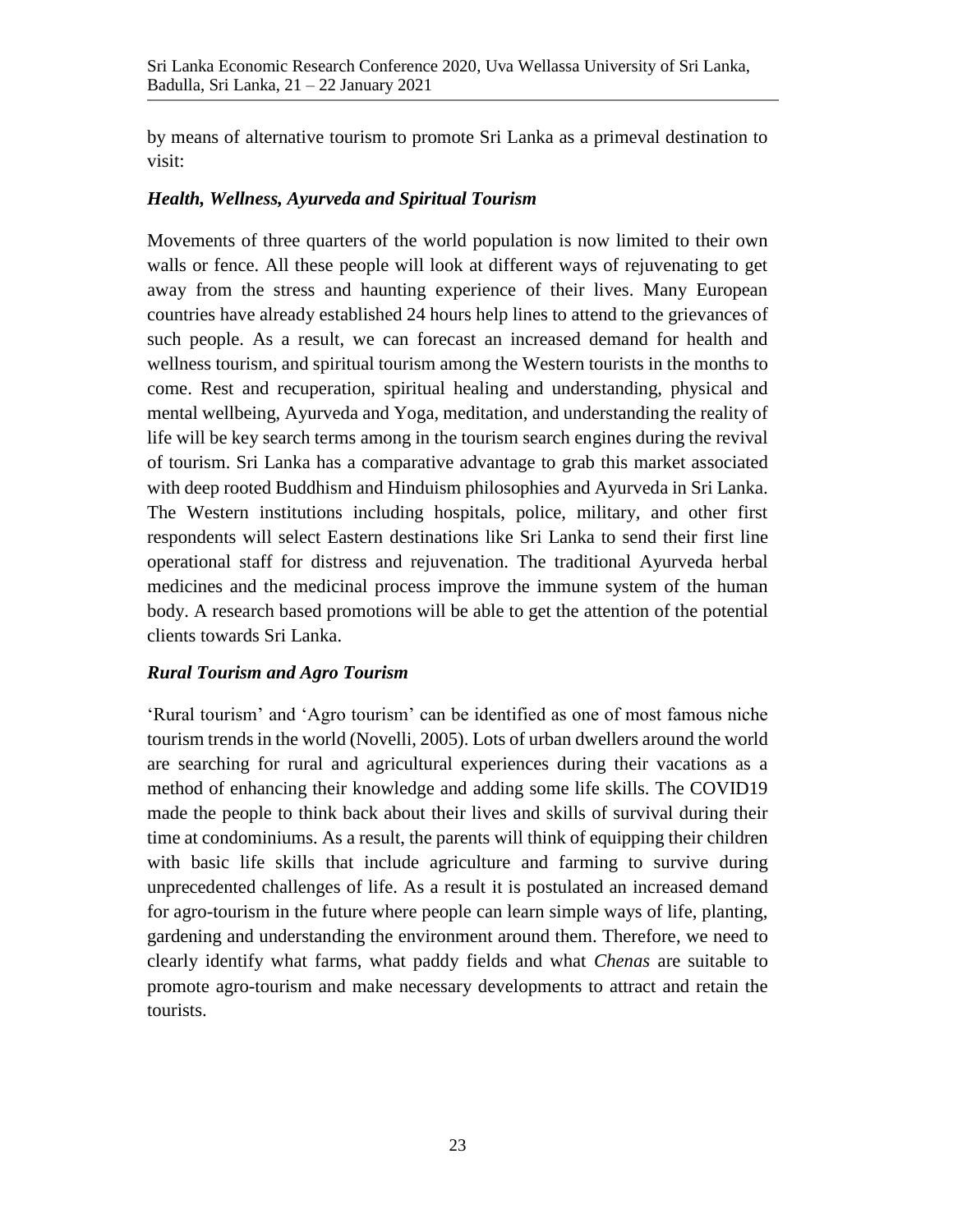#### *Tea Tourism*

Many research have proved the herbal value of tea to increase the immunity of the human body. Sri Lanka as one of the best tea producers in the world already has a reputation for its incomparable 'Ceylon Tea'. Since some of our traditional international tea importers including Russia, Iran, and Turkey are badly affected by the virus, the demand for tea will be fluctuated in the short-run. However, to keep the tea estates running and to employ thousands of workers we can think of introducing experienced based tea tourism to the world. Tea tourism need to be developed around the entire process of tea production including tea planting, estate maintenance, tea plucking, tea processing, tea packing and most importantly tea tasting. However, if we are to promote tea tourism, tourists should be given unique and innovative experience in the tea estates that solely reflect the tea culture. The simple daily activities happening in tea estates can turn into tourism activities easily with proper planning and product development. The cost involved in this entire process is minimum. It is further important to narrated songs, play dramas about it and even to plan some cities with the 'Tea' theme to add a touristic value to tea tourism.

#### *Eco-tourism and Community Based Tourism*

Sri Lanka being a bio-diversity hot-spot in the world has a huge upside potential to promote eco-tourism. The 22 national parks, numerous rivers, tanks, and waterfalls, different weather zones and geographical zones, marine environment, endemic flora and fauna are not effectively touched by Sri Lanka tourism. A very low number of eco-tourists are visiting Sri Lanka get a real eco-tourism experience since most of tour eco-tourism products are largely concentrated to commercialized camping, jeep safaris chasing the animals and boat rides scaring the fish and other aquatic animals. Proper tourism product developments need to be done with the mediation of the ecotourism experts either regionally or nationally. Trekking and tracking, birdwatching, whale and dolphin watching, turtle watching, nature photography in particular can be promoted as eco-tourism products in Sri Lanka while delivering benefits to the rural communities through community based tourism. However, without merely restricting the tourists' visits to 'gazing' an active participation with 'performing' is recommended to promote these events among the tourists (Perkins and Thorns, 2001). Having said that, we should adhere to eco-tourism principles introduced by The International Ecotourism Society (TIES) when developing ecotourism products.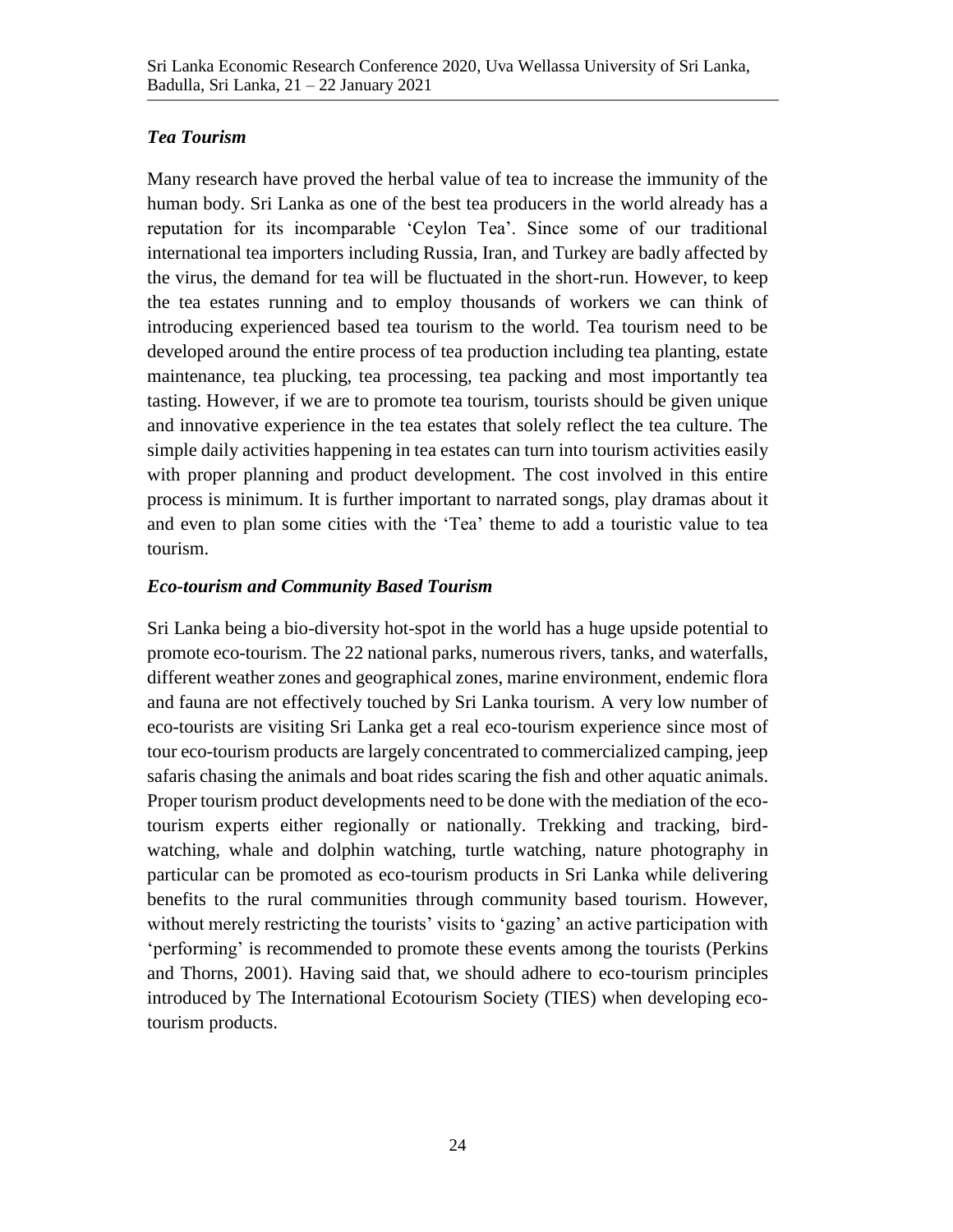#### **Alternative markets**

Due to increased health risks future travels will show signs of regional travels. As a result, the potential tourists will find it more comfortable to travel to short-haul destinations. Since the international traveling will be limited to particular regions of the world during the first recovery phase of COVID 19, it is important to pay the prime attention on regional markets at the beginning. Accordingly China, Australia, Maldives, Singapore, South Korea, Thailand, Taiwan, and Hong Kong should be our greatest concern since the COVID19 impact to such generating countries are relatively low compared to other top markets. Table 3 exhibits potential markets to Sri Lanka for destination promotion immediately after combatting COVID19.

| Country     | No. of<br><b>COVID</b><br>cases<br>(2020.12.10) | No. of<br><b>Deaths</b> | Outbound<br><b>Travel in</b><br>2018 (mil.) | <b>Arrivals</b><br>to Sri<br>Lanka<br>(2018) | <b>Arrivals</b><br>to Sri<br>Lanka |
|-------------|-------------------------------------------------|-------------------------|---------------------------------------------|----------------------------------------------|------------------------------------|
| China       | 86,661                                          | 4,634                   | 150                                         | 265,965                                      | 0.17%                              |
| Australia   | 27,993                                          | 908                     | 11.2                                        | 110,928                                      | 1.00%                              |
| Maldives    | 13,274                                          | 47                      | N/A                                         | 76,108                                       |                                    |
| Singapore   | 58,291                                          | 29                      | 8                                           | 19,861                                       | 0.24%                              |
| South Korea | 39,432                                          | 556                     | 28.7                                        | 15,748                                       | 0.05%                              |
| <b>New</b>  | 2,088                                           | 25                      | 3                                           | 14,595                                       | 4.86%                              |
| Zealand     |                                                 |                         |                                             |                                              |                                    |
| Thailand    | 4,151                                           | 60                      | 10                                          | 9,178                                        | 0.09%                              |
| Taiwan      | 720                                             | 7                       | 16.6                                        | 8,187                                        | 0.04%                              |
| Cyprus      | 13,286                                          | 68                      | N/A                                         | 672                                          |                                    |
| Hong Kong   | 7,180                                           | 113                     | 7.4                                         | 25                                           | 0.0003%                            |

*Table 3: Potential alternative markets to Sri Lanka* 

Source: UNWTO (2020), SLTDA (2020)

Even though China believed to be the country where the virus first began spreading, they have successfully managed to control COVID19. On the other hand, China is one of the top source markets to Sri Lanka for a considerable time and one of the top tourist generating countries in the world as well. The unique outbound market in Hong Kong provides a perfect breeding ground to enrich the tourism industry in Sri Lanka. According to UNWTO, Hong Kong ranked  $11<sup>th</sup>$  in the world in terms of international tourism expenditure. However, Sri Lanka has failed to grab this elegant market which is in the same region and only 0.0003% of Hong Kong tourists visit Sri Lanka. South Korea is another promising market for Sri Lanka tourism after the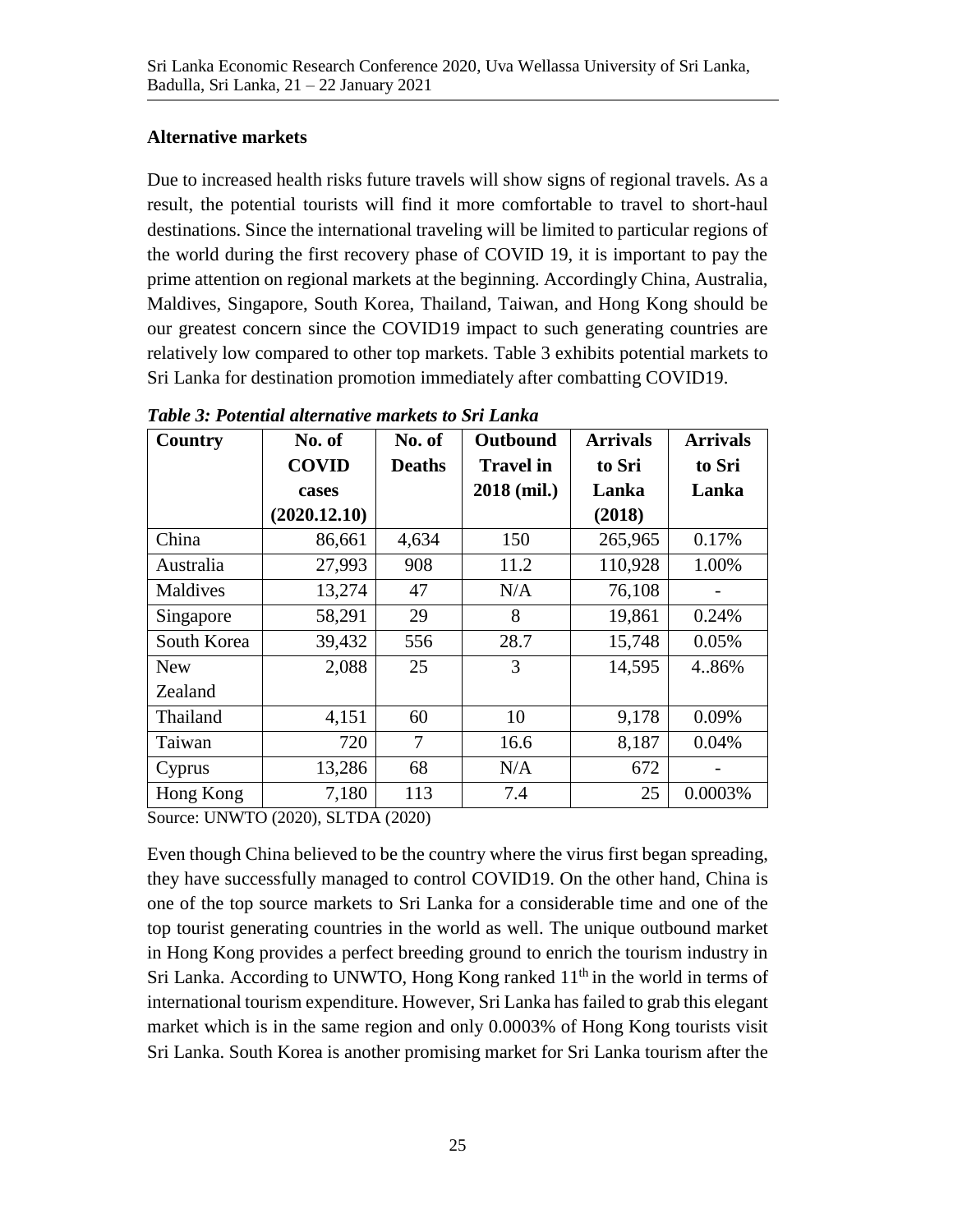COVID 19 epidemic. South Korea is highly urbanized country with the  $12<sup>th</sup>$  biggest economies in the world. Sri Lanka and South Korea enjoy an abiding and friendly relationship which goes back to the  $5<sup>th</sup>$  century AD. Currently South Korean investment has more than 75 companies based in Sri Lanka generating over 18,000 job opportunities in the country. Additionally, more than 28,000 Sri Lankan contractual employees are engaged in the manufacturing, construction and fishery sectors under the Employment Permit System (EPS) in the Republic of Korea. This situation lays a firm foundation for enhancing tourism in Sri Lanka under VFR and Business category. Therefore, a promising potential is there in Sri Lanka to attract South Korean tourists which is still not addressed effectively.

## **Conclusion**

As mentioned earlier it is not possible to resume mass tourism in near future since mass gatherings are risky until a vaccine is developed to fight with COVID19. Now the challenge lies ahead is to re-brand Sri Lanka as a 'Niche Tourism Destination' after identification of correct alternative tourism products and concepts. The concept of 'quantity' is failing and the 'quality' is emerging during the post-pandemic tourism phase. Alternative tourism will protect the people, environment and economy while empowering the rural communities to increase their living standards. Further, it will support the industry to overcome the heath barriers imposed by COVID19 virus. A learning based active experience will be a definite value addition for the promotion of alternative tourism development in Sri Lanka while using correct platforms to market our products. Research based innovative methods will give birth to 'Creative Tourism' that will position Sri Lanka as a pristine niche tourism destination in the world while securing the well-being of people, planet, and sustainable profit.

### **References**

- Cooper, C. (2005) *Tourism: Principles and practice*. London: Pearson Education. Gurusinghe, P. (2020) *Eco-tourism in Sri Lanka*. Available at:
- http://www.srilankaecotourism.org/index.php (Accessed: 10 December 2020).
- IATA (2020) *The impact of COVID-19 on aviation*. London: International Air Transportation Association.
- IUCN (2020) *Sri Lanka's National Biodiversity Strategy and Action Plan*. Available at: https://www.iucn.org/ (Accessed: 10 December 2020).
- Liyanage, U. and Jayawardena, C. (Chandi) (2013) 'Towards a positioning strategy for tourism in post-war Sri Lanka', *Worldwide Hospitality and Tourism Themes*, 5(5), pp. 477–485. doi: 10.1108/WHATT-05-2013-0029.
- McGehee, N. G. (2002) 'Alternative tourism and social movements', *Annals of Tourism Research*, 29(1), pp. 124–143.